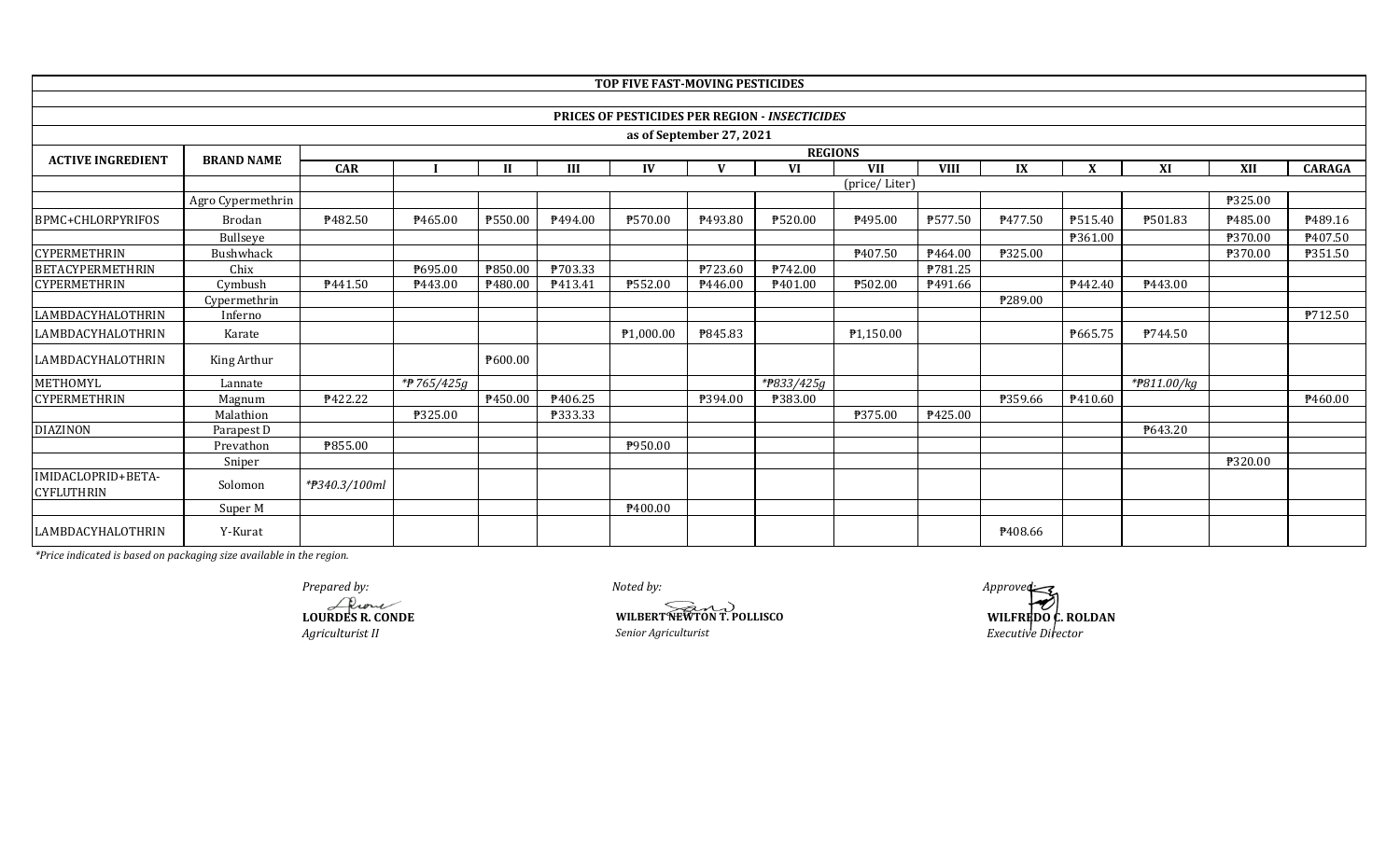|                          |                   |            |               |              |           |           |                          | PRICES OF PESTICIDES PER REGION - HERBICIDES |               |                |             |                |         |               |               |
|--------------------------|-------------------|------------|---------------|--------------|-----------|-----------|--------------------------|----------------------------------------------|---------------|----------------|-------------|----------------|---------|---------------|---------------|
|                          |                   |            |               |              |           |           | as of September 27, 2021 |                                              |               |                |             |                |         |               |               |
| <b>ACTIVE INGREDIENT</b> | <b>BRAND NAME</b> |            |               |              |           |           |                          | <b>REGIONS</b>                               |               |                |             |                |         |               |               |
|                          |                   | <b>CAR</b> |               | $\mathbf{I}$ | III       | IV        | $\mathbf{V}$             | VI                                           | <b>VII</b>    | <b>VIII</b>    | IX          | X              | XI      | XII           | <b>CARAGA</b> |
|                          |                   |            |               |              |           |           |                          |                                              | (price/Liter) |                |             |                |         |               |               |
| 2,4-D IBE                | 2-4D Ester        |            |               |              | ₱320.00   | ₱365.00   | P347.67                  |                                              | P400.00       | ₱433.33        |             |                | ₱321.17 |               |               |
|                          | 24 <sub>D</sub>   |            |               |              |           |           |                          |                                              |               |                | ₱220.00     |                |         |               |               |
| BUTACHLOR+PROPANIL       | Advance           |            |               |              |           |           |                          | ₱627.00                                      |               |                |             |                | ₱605.25 |               |               |
|                          | Almix             |            |               |              |           |           |                          |                                              |               | P401.00        |             |                |         |               |               |
|                          | Clear-out         | ₱339.40    | ₱360.00       | ₱380.00      |           |           |                          |                                              |               |                |             |                | ₱331.50 | $*P1,150/gal$ |               |
|                          | Diuron            |            |               |              |           |           |                          | * $#675/kg$                                  |               |                |             |                |         |               |               |
| <b>GLYPHOSATE IPA</b>    | Ground Plus       |            |               |              |           |           |                          |                                              |               |                | *P929.6/gal | ₱296.00        | ₱297.00 | $*P1,50/gal$  | P354.00       |
|                          | Grader            |            |               |              |           |           |                          |                                              |               |                |             |                |         | *P1,050/gal   |               |
|                          | Grass Zero        |            |               |              |           | ₱375.00   |                          |                                              |               |                |             |                |         |               |               |
| 2,4-D AMINE              | Glyphobest        |            |               |              |           |           |                          |                                              |               |                |             |                |         | *#1,000/gal   |               |
|                          | Hedonal           |            |               |              |           |           | P418.27                  |                                              |               |                |             |                |         |               |               |
|                          | Hero              | P596.11    |               |              |           |           |                          |                                              |               | <b>\606.66</b> |             |                |         |               |               |
| <b>GLYPHOSATE IPA</b>    | Machete           |            | P620.00       | P650.00      | P550.00   | P645.00   | ₱659.58                  |                                              |               | ₱657.66        |             |                |         |               | ₱662.50       |
| <b>BISPYRIBAC SODIUM</b> | Mower             |            |               |              |           |           |                          | P415.00                                      | P431.00       |                |             |                |         |               |               |
|                          | Nominee           |            | *#986.6/250ml |              |           | P1,485.00 |                          |                                              |               |                |             |                |         |               |               |
|                          | Pyanchor          |            |               |              | ₱1,240.00 |           |                          | *#870/500ml                                  |               |                |             |                |         |               |               |
|                          | Pyanchor Ultra    |            |               |              |           |           | ₱1,427.00                |                                              |               | P1,461.22      |             |                |         |               |               |
|                          | Rice Star         |            |               |              |           |           |                          |                                              |               | P1,298.89      |             |                |         |               |               |
| <b>GLYPHOSATE IPA</b>    | Roque             | P409.50    |               |              |           |           |                          |                                              |               |                |             | ₱583.00        |         | *#1,450/gal   | ₱595.00       |
|                          | Round up          | ₱340.00    | P416.66       |              | P433.33   |           |                          |                                              | ₱500.00       |                | *P1,425/gai | P411.20        | P442.67 |               |               |
|                          | Run Up            |            |               |              |           |           |                          |                                              |               |                |             |                |         |               | ₱432.00       |
|                          | Sharp Shooter     |            |               |              | P430.00   |           |                          |                                              | P490.00       |                |             |                |         |               | ₱372.00       |
|                          | Save Time         |            | P345.00       | ₱300.00      |           |           |                          |                                              |               |                |             |                |         |               |               |
|                          | Slash             |            |               |              |           |           |                          |                                              | P472.50       |                |             |                |         |               |               |
| <b>GLYPHOSATE IPA</b>    | Sofit 300 EC      | ₱339.25    |               |              |           | P980.00   | P952.73                  | P938.00                                      |               |                |             |                |         |               |               |
| <b>GLYPHOSATE IPA</b>    | Spitfire          |            |               | ₱350.00      |           |           |                          |                                              |               |                |             |                |         |               |               |
|                          | Todomax           |            |               |              |           |           |                          |                                              |               |                | * $P874/ga$ | ₱295.00        |         |               |               |
| <b>GLYPHOSATE IPA</b>    | Triple 8          |            |               | ₱350.000     |           |           |                          |                                              |               |                | ₱298.50     | <b>P355.60</b> |         |               |               |

*Prepared by: Approved:*

**LOURDES R. CONDE**

*Agriculturist II*

*Noted by:*

 *Senior Agriculturist*   **WILBERT NEWTON T. POLLISCO** 

 *Executive Director*   **WILFREDO C. ROLDAN**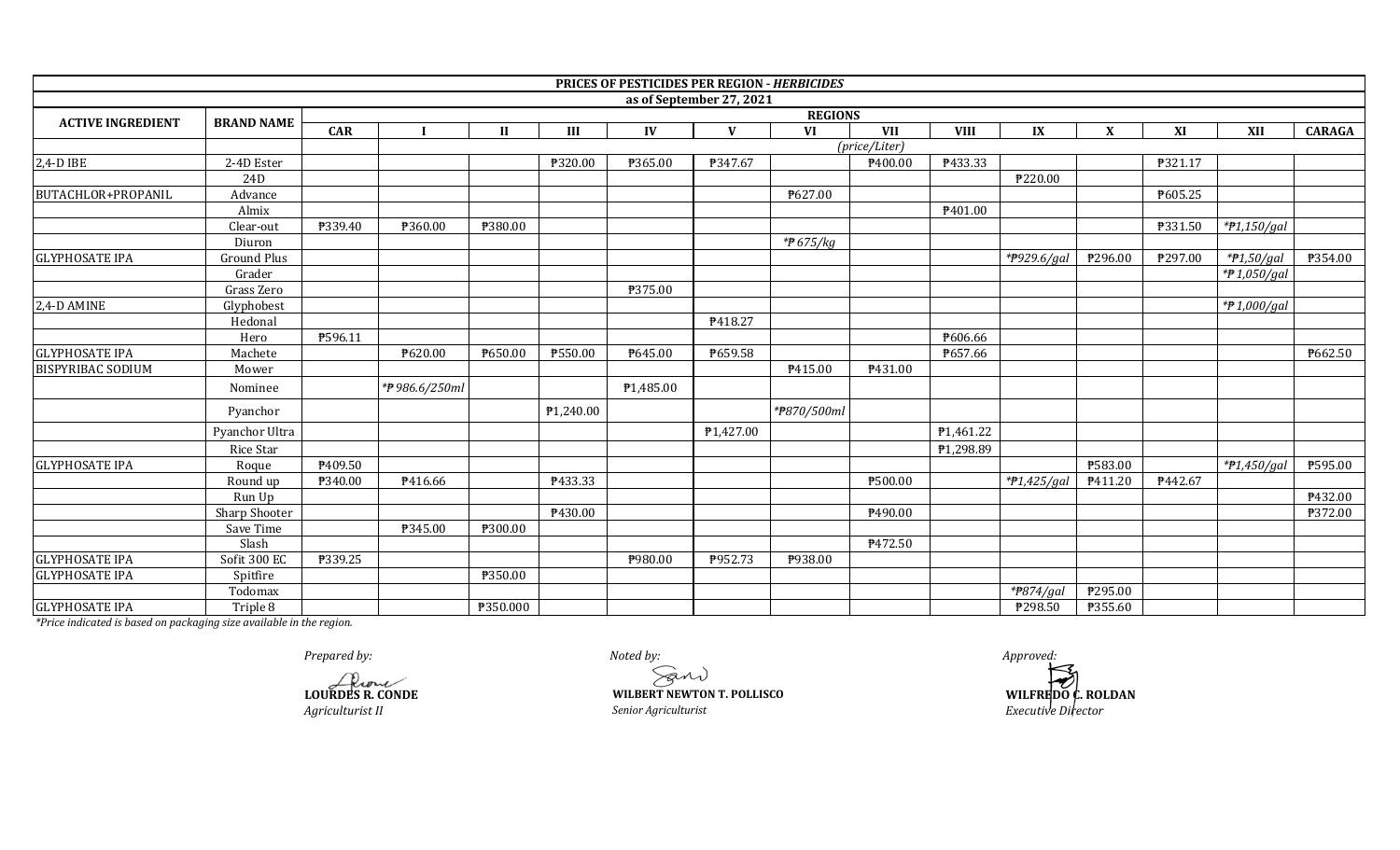|                                  |                     |             |                |                |               |                       | PRICES OF PESTICIDE PER REGION - FUNGICIDES |            |                            |                            |                           |              |                       |             |                |  |
|----------------------------------|---------------------|-------------|----------------|----------------|---------------|-----------------------|---------------------------------------------|------------|----------------------------|----------------------------|---------------------------|--------------|-----------------------|-------------|----------------|--|
|                                  |                     |             |                |                |               |                       | as of September 27, 2021                    |            |                            |                            |                           |              |                       |             |                |  |
| <b>ACTIVE INGREDIENT</b>         | <b>BRAND NAME</b>   |             | <b>REGIONS</b> |                |               |                       |                                             |            |                            |                            |                           |              |                       |             |                |  |
|                                  |                     | <b>CAR</b>  |                | $\mathbf{H}$   | III           | IV                    | $\mathbf{V}$                                | VI         | <b>VII</b>                 | <b>VIII</b>                | IX                        | $\mathbf{x}$ | XI                    | XII         | <b>CARAGA</b>  |  |
|                                  |                     |             |                |                |               |                       |                                             |            | $(\text{price}/\text{kg})$ |                            |                           |              |                       |             |                |  |
|                                  | Antracole           |             |                |                |               |                       |                                             |            | ₱715.00                    |                            |                           | ₱545.00      |                       | P630.00     | ₱676.50        |  |
|                                  | Antracol 70WP       |             |                |                |               |                       |                                             | ₱750.00    |                            |                            |                           |              |                       |             |                |  |
| DIFENOCONAZOLE+PROPI<br>CONAZOLE | Armure              | *#710/250ml | *P620/250ml    | *#780/250ml    | *#673.3/250ml |                       | *#667.27/250 ml                             |            |                            | * <del>P</del> 846.6/250ml | * <del>P</del> 625/250 ml |              |                       |             |                |  |
| <b>BENOMYL</b>                   | Benomax             |             |                | *#180/100g     |               |                       |                                             |            |                            |                            |                           |              |                       |             |                |  |
| CHLOROTHALONIL                   | Daconil             |             |                |                |               |                       |                                             |            |                            |                            |                           |              | P <sub>1.019.60</sub> | *#895/L     |                |  |
| MANCOZEB                         | Dithane             | P629.80     |                | P650.00        | ₱550.00       |                       | ₱586.40                                     |            | ₱640.00                    |                            | P485.00                   | ₱556.50      | ₱560.50               | ₱560.00     | ₱545.00        |  |
|                                  | Dithane M45         |             |                |                | ₱520.00       | ₱590.00               |                                             | *#253/250g |                            |                            |                           |              |                       |             |                |  |
| THIOPHANATE METHYL               | Fungitox            |             |                |                |               |                       |                                             |            |                            |                            |                           |              | ₱285.50               |             | *# 576/box     |  |
| <b>BENOMYL/MANCOZEB</b>          | Fungufree           |             |                |                | P475.00       |                       | F394.00                                     |            |                            |                            |                           |              |                       |             |                |  |
| <b>COPPER HYDROXIDE</b>          | Funguran            |             | ₱650.00        | <b>P850.00</b> |               |                       | ₱708.67                                     |            |                            | ₱675.00                    |                           | ₱662.50      |                       |             |                |  |
| <b>COPPER HYDROXIDE</b>          | Funguran OH         | P719.60     |                |                |               | ₱810.00               |                                             | ₱672.00    |                            | ₱665.00                    |                           |              |                       |             |                |  |
| MANCOZEB                         | Ganazeb             |             |                |                |               |                       |                                             |            |                            |                            |                           |              |                       |             | <b>₱497.12</b> |  |
| <b>COPPER HYDROXIDE</b>          | Kocide              |             |                | P1.050.00      |               | P995.00               |                                             |            |                            | P970.00                    | ₱965.00                   | ₱950.00      |                       |             | P1,016.12      |  |
|                                  | Manager             | P540.75     |                |                |               |                       |                                             | ₱500.00    | P545.00                    |                            |                           |              |                       |             |                |  |
| MANCOZEB                         | Mancozeb            |             |                |                | ₱375.00       |                       |                                             |            |                            |                            | ₱384.00                   |              |                       |             |                |  |
| MANCOZEB                         | Manzate             |             |                |                |               |                       | P482.75                                     |            | P495.00                    |                            | ₱398.00                   | ₱463.00      | P471.00               |             |                |  |
| DIFENOCONAZOLE                   | Montana             |             | *#950/500ml    |                |               |                       |                                             |            |                            |                            |                           |              |                       |             |                |  |
| <b>CUPROUS OXIDE</b>             | Nordox              |             |                |                |               | P <sub>1,279.50</sub> |                                             |            |                            |                            |                           |              |                       |             |                |  |
| MANCOZEB                         | Redeem              |             |                |                |               |                       |                                             |            | <b>\£440.00</b>            | P400.00                    |                           |              |                       |             |                |  |
| DIFENOCONAZOLE                   | Score               |             |                |                |               |                       |                                             |            |                            |                            |                           |              |                       | *#660/250ml |                |  |
|                                  | Tango               |             | *P170/100g     |                |               |                       |                                             |            |                            |                            |                           |              |                       |             |                |  |
|                                  | Tango 70WP          |             |                |                |               | ₱1,605.00             |                                             |            |                            |                            |                           |              |                       |             |                |  |
| THIOPHANATE METHYL               | Topsin              |             |                |                |               |                       |                                             |            |                            |                            |                           |              | ₱895.20               |             |                |  |
|                                  | Topsin-M 70 WP      |             |                |                |               |                       |                                             | ₱300.00    |                            |                            |                           |              |                       |             |                |  |
| MANCOZEB                         | Torogi Blue         | ₱587.50     |                |                |               |                       |                                             |            |                            |                            |                           |              |                       |             |                |  |
| <b>MANCOZEB</b>                  | Wallop<br>1 1 1 1 1 |             |                |                |               |                       |                                             |            |                            |                            |                           |              |                       | ₱380.00     |                |  |

*Prepared by: Approved:*

*Noted by:*

*Agriculturist II* **LOURDES R. CONDE** **WILBERT NEWTON T. POLLISCO WILFREDO C. ROLDAN** *Senior Agriculturist Executive Director*

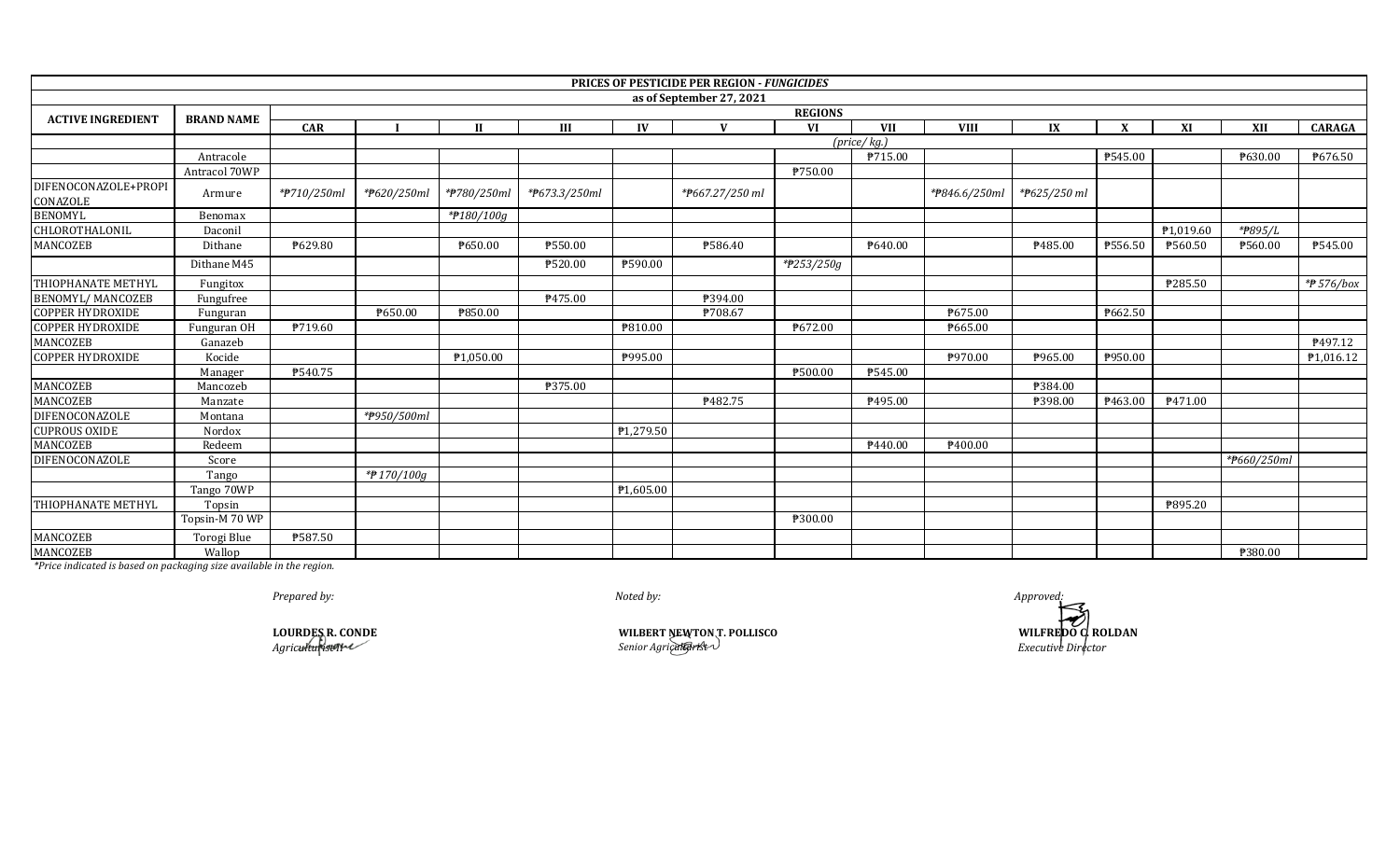|                                                              |                   |            |                       |               |           |             | <b>PRICES OF PESTICIDE PER REGION - MOLLUSCICIDES</b> |             |                      |                 |               |              |             |                         |                  |  |
|--------------------------------------------------------------|-------------------|------------|-----------------------|---------------|-----------|-------------|-------------------------------------------------------|-------------|----------------------|-----------------|---------------|--------------|-------------|-------------------------|------------------|--|
|                                                              |                   |            |                       |               |           |             | as of September 27, 2021                              |             |                      |                 |               |              |             |                         |                  |  |
| <b>ACTIVE INGREDIENTS</b>                                    | <b>BRAND NAME</b> |            | <b>REGIONS</b>        |               |           |             |                                                       |             |                      |                 |               |              |             |                         |                  |  |
|                                                              |                   | <b>CAR</b> |                       | $\mathbf{I}$  | Ш         | IV          | V                                                     | <b>VI</b>   | <b>VII</b>           | <b>VIII</b>     | IX            | X            | XI          | XII                     | <b>CARAGA</b>    |  |
|                                                              |                   |            |                       |               |           |             |                                                       |             | $(\text{price/kg.})$ |                 |               |              |             |                         |                  |  |
| NICLOSAMIDE & NICLOSAMIDE<br><b>ETHANOLAMINE SALT</b>        | Bayluscide        |            | * <del>P</del> 85/35g | $*P1,240/L$   | *#1,087/L | $*P1,230/L$ | $*P1,140.6/L$                                         |             |                      | $*$ #1,246.66/L | *#1,058.33/L  | $*P1,130/L$  | *#1100/L    | *P550.00/L              | $*P1,168.75/L$   |  |
| <b>METALDEHYDE</b>                                           | Bayonet           | ₱286.17    |                       |               | ₱290.00   | P290.00     | ₱290.00                                               | ₱271.00     | ₱295.00              | ₱313.33         | P257.50       | ₱300.75      |             | ₱280.00                 | ₱320.00          |  |
|                                                              | Cimarron          |            |                       |               |           |             |                                                       |             |                      | *P892.5/350g    |               | P765.00      |             |                         |                  |  |
|                                                              | Cimarron 70WP     |            |                       |               |           |             |                                                       | *₱908/350g  |                      |                 |               |              |             |                         |                  |  |
| NICLOSAMIDE & NICLOSAMIDE<br><b>ETHANOLAMINE SALT</b>        | Hit               | *#88.5/35g |                       | ₱900.00       | ₱820.00   |             | *#896/350g                                            |             | * $/$ 100/pk         |                 |               |              |             |                         |                  |  |
|                                                              | Hit 700WP         |            | *#100/35g             |               |           | *#875/350g  |                                                       |             |                      |                 |               |              |             |                         |                  |  |
| NICLOSAMIDE ETHANOLAMINE SALT                                | Laser             |            |                       | ₱800.00       |           |             |                                                       |             |                      |                 |               |              |             |                         |                  |  |
| NICLOSAMIDE ETHANOLAMINE SALT                                | Maskada           |            |                       |               |           |             |                                                       |             |                      |                 |               |              |             |                         | *P947.85/box     |  |
|                                                              | Maso              |            |                       |               |           |             |                                                       | *#943/box** |                      |                 |               |              |             |                         |                  |  |
| METALDEHYDE, NICLOSAMIDE, &<br>NICLOSAMIDE ETHANOLAMINE SALT | Moluxide          |            |                       |               |           |             |                                                       |             |                      |                 |               |              | P849.67     |                         |                  |  |
| NICLOSAMIDE ETHANOLAMINE SALT                                | Niclomax          |            |                       |               | P750.00   |             | *P849.17/350g                                         |             |                      |                 |               |              |             |                         |                  |  |
|                                                              | Niclos M          |            |                       |               |           |             |                                                       |             | * $P97.5$ /pk        |                 |               |              |             |                         |                  |  |
|                                                              | Padan             |            |                       |               |           |             |                                                       |             |                      |                 |               |              | $*P1,159/L$ |                         |                  |  |
| NICLOSAMIDE & NICLOSAMIDE<br>ETHANOLAMINE SALT               | Parakuhol         |            |                       |               |           |             |                                                       |             |                      |                 | *#725/350g    | *P951.0/L    | *#901.75/L  | *#70/35g                |                  |  |
| NICLOSAMIDE ETHANOLAMINE SALT                                | Primalex          |            |                       |               |           |             |                                                       |             |                      |                 |               |              |             |                         | *P890/350g       |  |
| NICLOSAMIDE ETHANOLAMINE SALT                                | Shatter           |            |                       |               |           |             |                                                       |             | *#112.5/35g          | $*P1,014.5/box$ |               |              |             |                         |                  |  |
|                                                              | Snail Free        |            |                       |               |           | *#900/L     |                                                       |             |                      |                 |               |              |             |                         |                  |  |
|                                                              | Snailmate 70WP    |            |                       |               |           | *P790/350 g |                                                       |             |                      |                 |               |              |             |                         |                  |  |
| METALDEHYDE, NICLOSAMIDE, &<br>NICLOSAMIDE ETHANOLAMINE SALT | Snailkill         | P241.11    | P240.00               |               |           |             |                                                       |             |                      |                 | P249.33       |              |             |                         |                  |  |
| NICLOSAMIDE ETHANOLAMINE SALT                                | Surekill          | *#103/35g  | *#107/35g             | *#1,100/box** |           |             | *#1,051.8/350g                                        | *#968/box** | *#121.5/35g          | $*P1,152.5/box$ |               | *#1063.7/box | P982.00     | * <del>P</del> 950/350g | $*P1,075.25/box$ |  |
| NICLOSAMIDE ETHANOLAMINE SALT                                | Tagluscide        |            |                       | *#800/box**   |           |             |                                                       |             |                      |                 | *P872.5/box** |              |             |                         |                  |  |
| METALDEHYDE                                                  | Thump             |            |                       |               | ₱270.00   |             |                                                       | ₱225.00     |                      |                 |               |              |             | ₱285.00                 |                  |  |

 $**10$  sachets/box of 35g

Prepared by: LOURDES R. CONDE Agriculturist II

Noted by: WILBERT NEWTON T. POLLISCO Senior Agriculturist

Approved WILFREDO CROLDAN<br>Executive Director